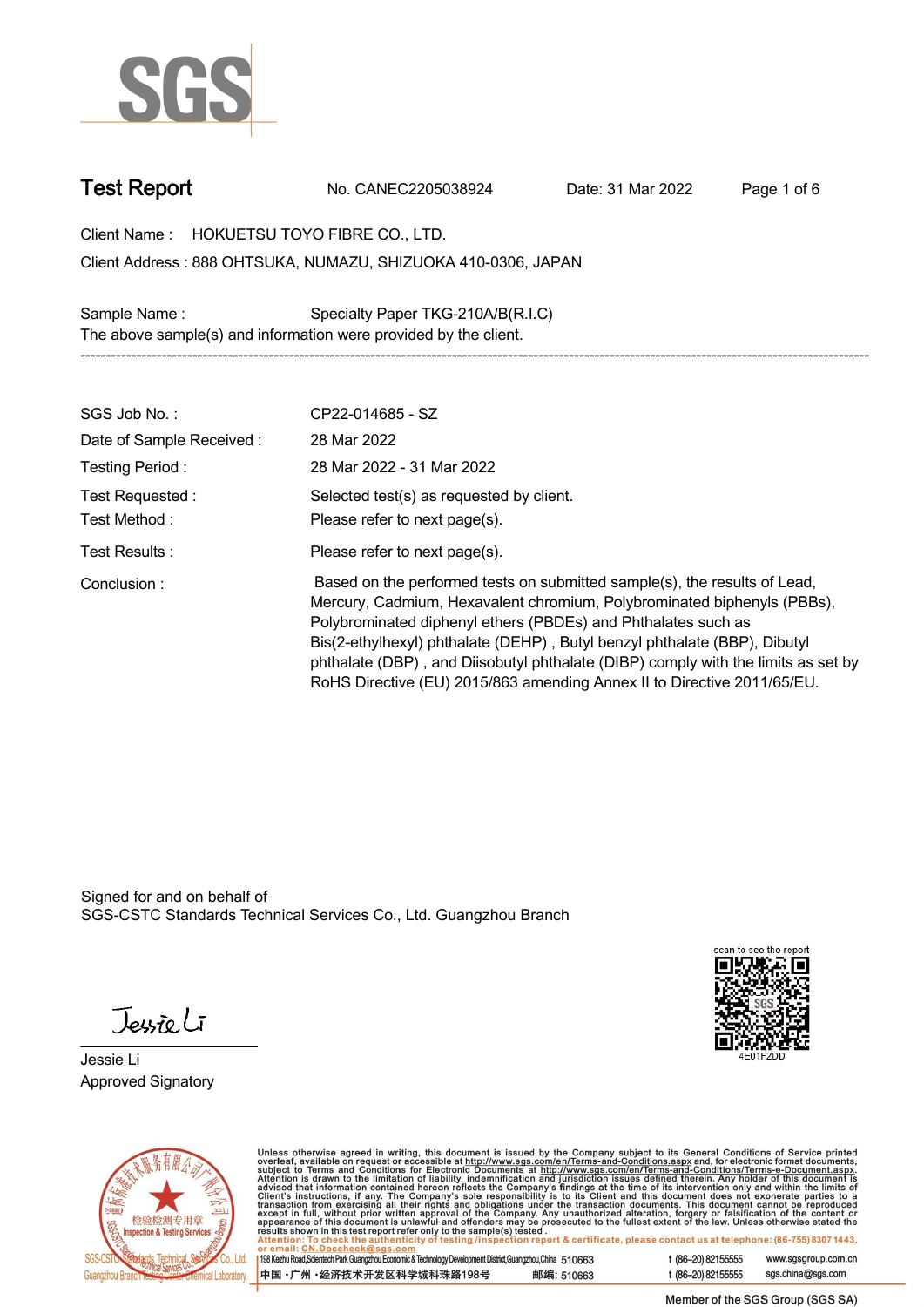

**Test Report. No. CANEC2205038924 . Date: 31 Mar 2022 . Page 2 of 6.**

**Test Results :.**

**Test Part Description : .**

| Specimen No.    | SGS Sample ID    | <b>Description</b> |  |
|-----------------|------------------|--------------------|--|
| SN <sub>1</sub> | CAN22-050389.024 | White paper        |  |

- **Remarks :.(1) 1 mg/kg = 1 ppm = 0.0001% .**
	- **(2) MDL = Method Detection Limit .**
	- **(3) ND = Not Detected ( < MDL ) .**
	- **(4) "-" = Not Regulated .**

## **RoHS Directive (EU) 2015/863 amending Annex II to Directive 2011/65/EU.**

**Test Method :. With reference to IEC 62321-4:2013+A1:2017, IEC 62321-5:2013, IEC 62321-7-2:2017 , IEC 62321-6:2015 and IEC 62321-8:2017, analyzed by ICP-OES , UV-Vis and GC-MS . .**

| Test Item(s)               | <b>Limit</b> | <u>Unit</u> | <b>MDL</b>                   | <u>024</u> |
|----------------------------|--------------|-------------|------------------------------|------------|
| Cadmium (Cd)               | 100          | mg/kg       | $\overline{2}$               | <b>ND</b>  |
| Lead (Pb)                  | 1,000        | mg/kg       | $\overline{2}$               | <b>ND</b>  |
| Mercury (Hg)               | 1,000        | mg/kg       | $\overline{2}$               | <b>ND</b>  |
| Hexavalent Chromium (CrVI) | 1,000        | mg/kg       | 8                            | <b>ND</b>  |
| Sum of PBBs                | 1,000        | mg/kg       | $\overline{\phantom{0}}$     | <b>ND</b>  |
| Monobromobiphenyl          |              | mg/kg       | 5                            | <b>ND</b>  |
| Dibromobiphenyl            | -            | mg/kg       | 5                            | <b>ND</b>  |
| Tribromobiphenyl           | -            | mg/kg       | 5                            | <b>ND</b>  |
| Tetrabromobiphenyl         |              | mg/kg       | 5                            | <b>ND</b>  |
| Pentabromobiphenyl         | -            | mg/kg       | 5                            | <b>ND</b>  |
| Hexabromobiphenyl          |              | mg/kg       | 5                            | <b>ND</b>  |
| Heptabromobiphenyl         |              | mg/kg       | 5                            | <b>ND</b>  |
| Octabromobiphenyl          | -            | mg/kg       | 5                            | <b>ND</b>  |
| Nonabromobiphenyl          |              | mg/kg       | 5                            | <b>ND</b>  |
| Decabromobiphenyl          |              | mg/kg       | 5                            | <b>ND</b>  |
| Sum of PBDEs               | 1,000        | mg/kg       | $\qquad \qquad \blacksquare$ | <b>ND</b>  |
| Monobromodiphenyl ether    |              | mg/kg       | 5                            | <b>ND</b>  |
| Dibromodiphenyl ether      |              | mg/kg       | 5                            | <b>ND</b>  |
| Tribromodiphenyl ether     | -            | mg/kg       | 5                            | <b>ND</b>  |
| Tetrabromodiphenyl ether   |              | mg/kg       | 5                            | <b>ND</b>  |
| Pentabromodiphenyl ether   |              | mg/kg       | 5                            | <b>ND</b>  |



Unless otherwise agreed in writing, this document is issued by the Company subject to its General Conditions of Service printed overleaf, available on request or accessible at http://www.sgs.com/en/Terms-and-Conditions.as

| or email: CN.DOCCHECK@sgs.com                                                                              |            |                    |                     |
|------------------------------------------------------------------------------------------------------------|------------|--------------------|---------------------|
| 198 Kezhu Road,Scientech Park Guangzhou Economic & Technology Development District,Guangzhou,China 51 0663 |            | t (86-20) 82155555 | www.sgsgroup.com.cl |
| ┃中国 •广州 •经济技术开发区科学城科珠路198号 ↓                                                                               | 邮编: 510663 | t (86-20) 82155555 | sgs.china@sgs.com   |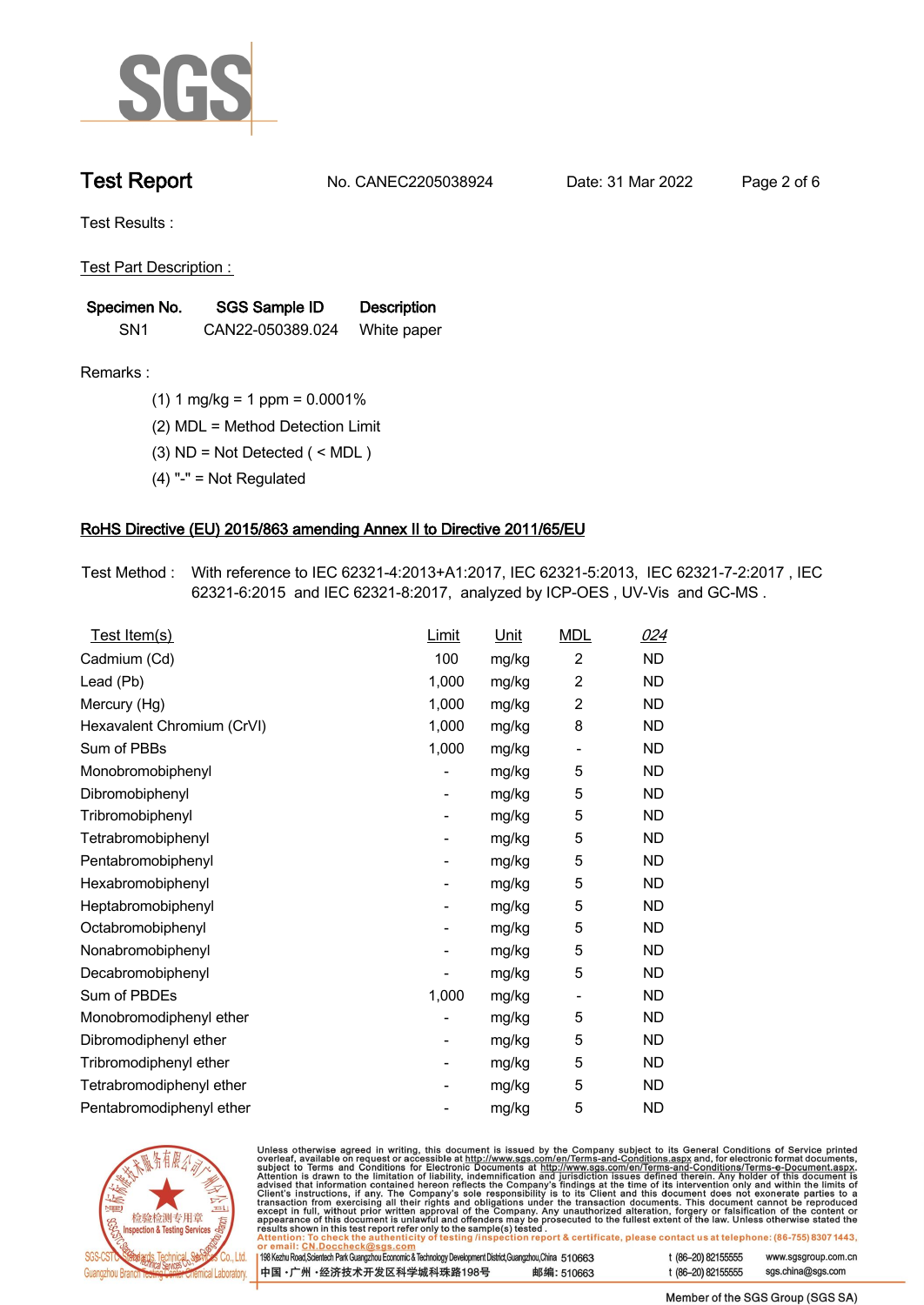

| <b>Test Report</b>                  | No. CANEC2205038924 |       |            | Date: 31 Mar 2022 | Page 3 of 6 |
|-------------------------------------|---------------------|-------|------------|-------------------|-------------|
| Test Item(s)                        | Limit               | Unit  | <b>MDL</b> | 024               |             |
| Hexabromodiphenyl ether             | -                   | mg/kg | 5          | <b>ND</b>         |             |
| Heptabromodiphenyl ether            | Ξ.                  | mg/kg | 5          | <b>ND</b>         |             |
| Octabromodiphenyl ether             | Ξ.                  | mg/kg | 5          | <b>ND</b>         |             |
| Nonabromodiphenyl ether             | -                   | mg/kg | 5          | <b>ND</b>         |             |
| Decabromodiphenyl ether             | -                   | mg/kg | 5          | <b>ND</b>         |             |
| Dibutyl phthalate (DBP)             | 1.000               | mg/kg | 50         | ND                |             |
| Butyl benzyl phthalate (BBP)        | 1.000               | mg/kg | 50         | ND                |             |
| Bis (2-ethylhexyl) phthalate (DEHP) | 1.000               | mg/kg | 50         | <b>ND</b>         |             |
| Diisobutyl Phthalates (DIBP)        | 1.000               | mg/kg | 50         | <b>ND</b>         |             |

### **Notes :.**

**(1) The maximum permissible limit is quoted from RoHS Directive (EU) 2015/863.**

**(2) IEC 62321 series is equivalent to EN 62321 series**

**https://www.cenelec.eu/dyn/www/f?p=104:30:1742232870351101::::FSP\_ORG\_ID,FSP\_LANG\_ID:12586 37,25**

**(3) The restriction of DEHP, BBP, DBP and DIBP shall apply to medical devices, including in vitro medical devices, and monitoring and control instruments, including industrial monitoring and control instruments, from 22 July 2021..**



Unless otherwise agreed in writing, this document is issued by the Company subject to its General Conditions of Service printed<br>overleaf, available on request or accessible at http://www.sgs.com/en/Terms-and-Conditions.as

| 198 Kezhu Road,Scientech Park Guangzhou Economic & Technology Development District,Guangzhou,China 51 0663 |            |  |
|------------------------------------------------------------------------------------------------------------|------------|--|
| 中国 •广州 •经济技术开发区科学城科珠路198号                                                                                  | 邮编: 510663 |  |

www.sgsgroup.com.cn

t (86-20) 82155555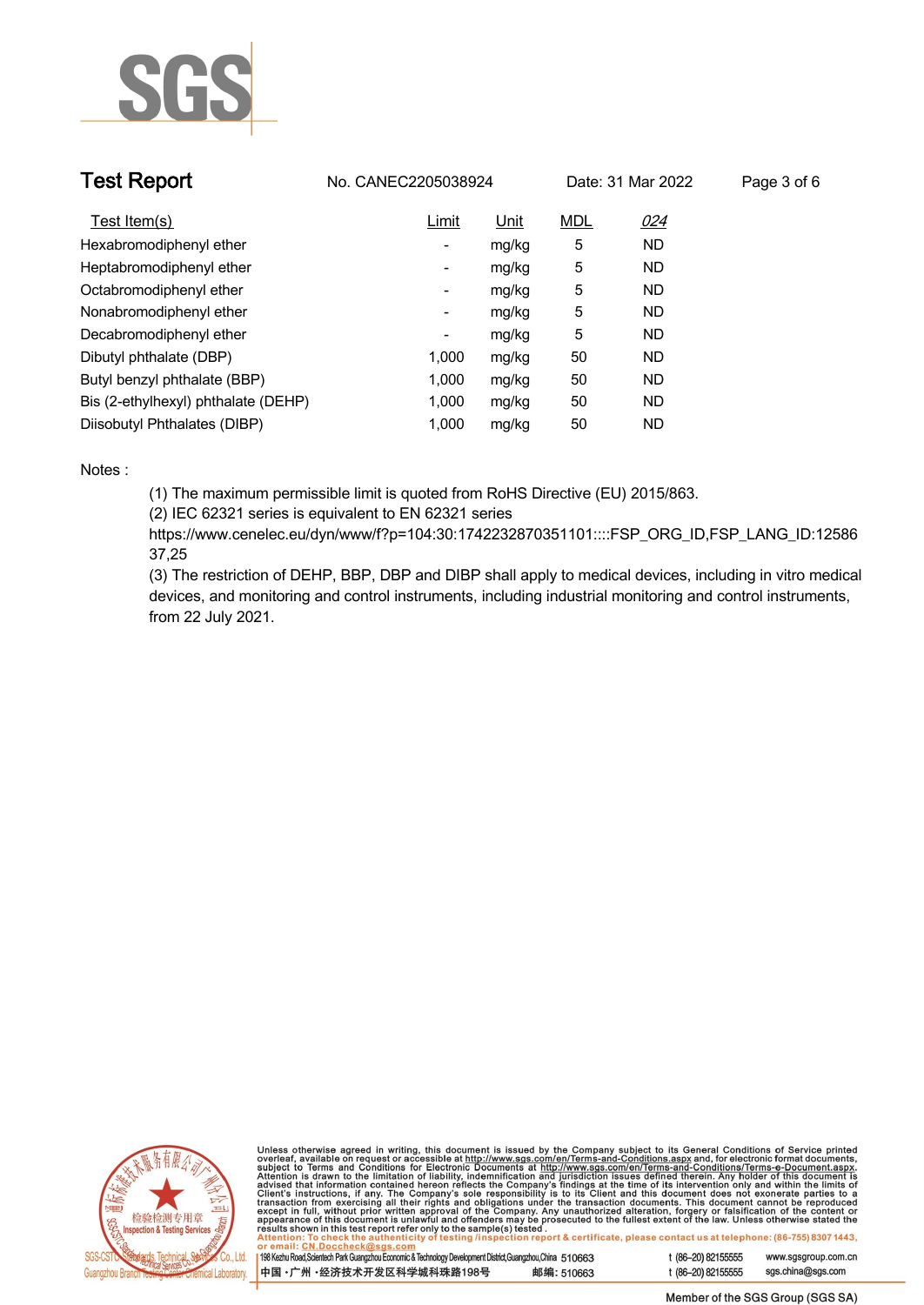

**Test Report. No. CANEC2205038924 . Date: 31 Mar 2022 . Page 4 of 6.**

## **ATTACHMENTS Pb/Cd/Hg/Cr6+/PBBs/PBDEs Testing Flow Chart**

**1) These samples were dissolved totally by pre -conditioning method according to below flow chart. (Cr6+ and PBBs/PBDEs test method excluded ).**





Unless otherwise agreed in writing, this document is issued by the Company subject to its General Conditions of Service printed<br>overleaf, available on request or accessible at <u>http://www.sgs.com/en/Terms-and-Conditions.a</u>

| 98 Kezhu Road,Scientech Park Guangzhou Economic & Technology Development District,Guangzhou,China 510663 |            |
|----------------------------------------------------------------------------------------------------------|------------|
| 中国 •广州 •经济技术开发区科学城科珠路198号 )                                                                              | 邮编: 510663 |

t (86-20) 82155555 www.sgsgroup.com.cn t (86-20) 82155555 sas.china@sas.com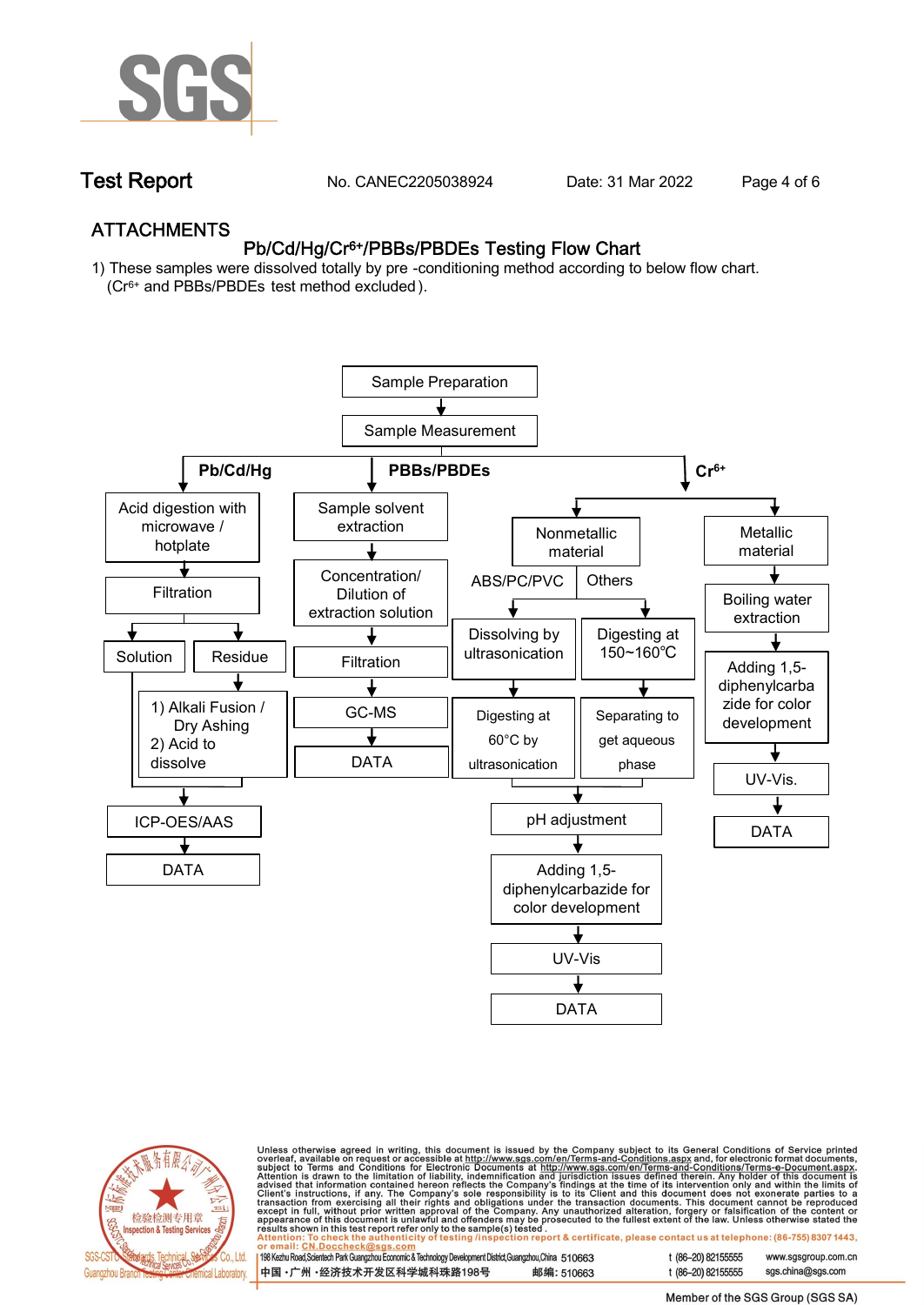

**Test Report. No. CANEC2205038924 . Date: 31 Mar 2022 . Page 5 of 6.**

# **ATTACHMENTS Phthalates Testing Flow Chart**





Unless otherwise agreed in writing, this document is issued by the Company subject to its General Conditions of Service printed<br>overleaf, available on request or accessible at http://www.sgs.com/en/Terms-and-Conditions.as

| 198 Kezhu Road,Scientech Park Guangzhou Economic & Technology Development District,Guangzhou,China 510663 |            |
|-----------------------------------------------------------------------------------------------------------|------------|
| 中国 •广州 •经济技术开发区科学城科珠路198号                                                                                 | 邮编: 510663 |

t (86-20) 82155555 sgs.china@sgs.com

www.sgsgroup.com.cn

t (86-20) 82155555